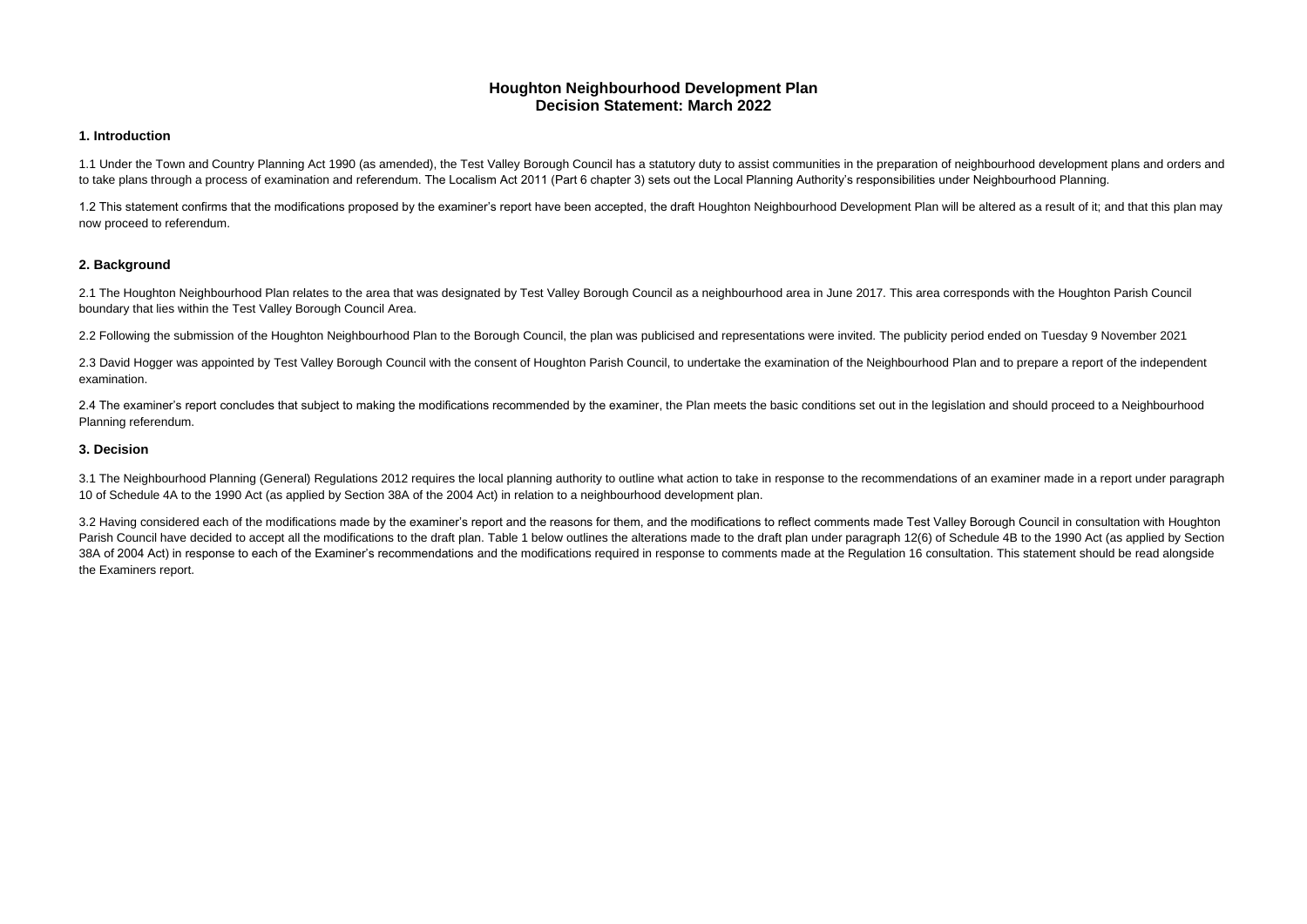# **Table 1**

| <b>Consultee</b>                                | Support /<br>object /<br>comment | Section / Policy /<br>Paragraph. | <b>Comments</b>                                                                                                                                                                                                                                                                                                                                                                                                                                                                                                                                                                                                                                                                                                                                                                                                                                | Ref             | <b>Examiners Recommendation</b>                                                                                                                                                                                                                                                                                                                                                                | Proposed<br><b>Modification</b>         |
|-------------------------------------------------|----------------------------------|----------------------------------|------------------------------------------------------------------------------------------------------------------------------------------------------------------------------------------------------------------------------------------------------------------------------------------------------------------------------------------------------------------------------------------------------------------------------------------------------------------------------------------------------------------------------------------------------------------------------------------------------------------------------------------------------------------------------------------------------------------------------------------------------------------------------------------------------------------------------------------------|-----------------|------------------------------------------------------------------------------------------------------------------------------------------------------------------------------------------------------------------------------------------------------------------------------------------------------------------------------------------------------------------------------------------------|-----------------------------------------|
| <b>Test Valley</b><br><b>Borough</b><br>Council | Comment                          | Plan 4                           | Houghton Lodge is a registered Historic Park and Garden and<br>should be shown on Plan 4. TVBC can help with this map.                                                                                                                                                                                                                                                                                                                                                                                                                                                                                                                                                                                                                                                                                                                         | PM <sub>1</sub> | Identify Houghton Lodge Historic Park and Garden on<br>Plan 4.                                                                                                                                                                                                                                                                                                                                 | <b>Accept Examiners</b><br>Modification |
| <b>Examiners</b><br>Modification                | Modification                     | HTN <sub>6</sub>                 |                                                                                                                                                                                                                                                                                                                                                                                                                                                                                                                                                                                                                                                                                                                                                                                                                                                | PM <sub>2</sub> | Modify the second sentence of the policy to read:<br>In making this assessment, the following<br>objectives will be sought and balanced, as<br>relevant to the proposal assessing the<br>sustainability credentials of a development<br>proposal, the achievement of the following<br>objectives will be sought and balanced against<br>each other, as relevant to the proposal:               | <b>Accept Examiners</b><br>Modification |
| <b>Test Valley</b><br><b>Borough</b><br>Council | Comment                          | HTN <sub>2</sub>                 | Development involving the loss of the community services, facilities<br>and recreational open space listed below and shown on Plan 5.<br>Add 'listed below' for clarity                                                                                                                                                                                                                                                                                                                                                                                                                                                                                                                                                                                                                                                                        | PM <sub>3</sub> | Modify the first sentence of the policy to read:<br>Development involving the loss of the following<br>community services, facilities and recreational open<br>space, as shown on Plan 5 will only be supported                                                                                                                                                                                | <b>Accept Examiners</b><br>Modification |
| Dr Alistair<br>Dougall                          | Support                          | HTN <sub>3</sub>                 | Despite the fact that some houses have been allowed to be built in<br>the village that have in my opinion neither reflected or enhanced the<br>local character of existing houses, Houghton still has a distinctive<br>character and I am anxious that this should be preserved. I think that<br>it is very important that any new development should reflect and<br>enhance the local character. Insufficient weight has been given to<br>this by developers and planners in recent years. We have seen a<br>large number of large properties built in recent years that are not<br>sympathetic to the character of the village or neighbouring<br>properties, and we certainly do not need any more large houses. If<br>there is a housing need, it is for smaller houses. To that end, I fully<br>support what the NDP says in pages 16-22. | PM4             | Modify the second sentence of the policy to read:<br>This includes predominantly providing dwellings with<br>2 and 3 bedrooms to meet the need for smaller<br>propertyies.                                                                                                                                                                                                                     | <b>Accept Examiners</b><br>Modification |
| <b>Examiners</b><br>Modification                | Modification                     | HTN3                             |                                                                                                                                                                                                                                                                                                                                                                                                                                                                                                                                                                                                                                                                                                                                                                                                                                                | PM <sub>5</sub> | Add a new sentence at the end of the policy to read:<br>As part of providing a range of housing types,<br>self and custom built dwellings will be supported<br>subject to other Development Plan policies.                                                                                                                                                                                     | <b>Accept Examiners</b><br>Modification |
| <b>Test Valley</b><br><b>Borough</b><br>Council | Comment                          | Para 5.10                        | A scheme of up to 10 dwellings would not provide any AH unless<br>on a rural exception site.                                                                                                                                                                                                                                                                                                                                                                                                                                                                                                                                                                                                                                                                                                                                                   | PM <sub>6</sub> | Add a new sentence at the end of the paragraph to<br>read: Whilst under local plan policies a scheme of<br>up to 10 dwellings would not be required to<br>provide any affordable housing, unless on a rural<br>exception site, the Housing Needs Survey<br>findings as to the size of dwellings sought locally<br>are relevant and capable of being achieved<br>through a scheme of this size. | <b>Accept Examiners</b><br>Modification |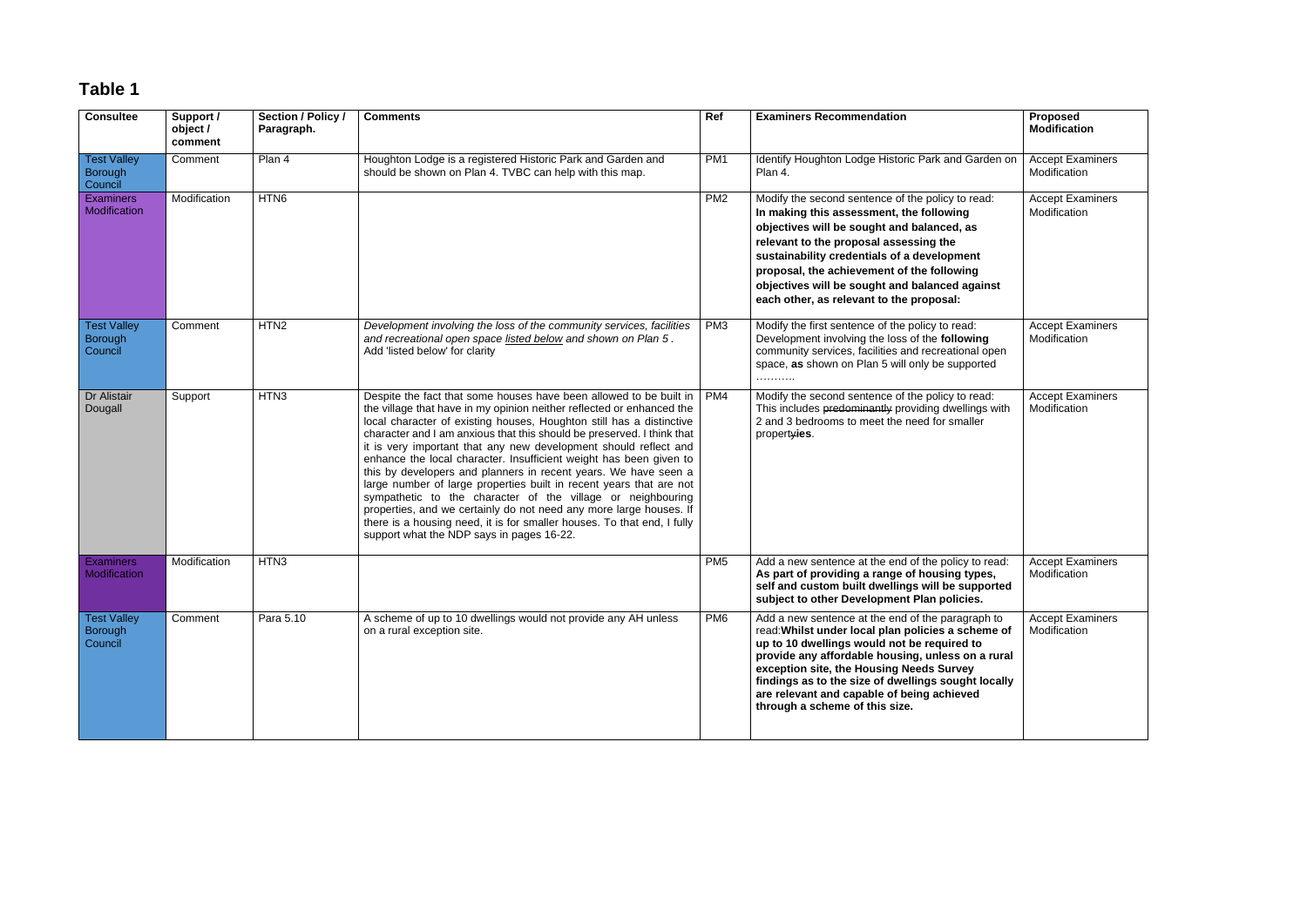| <b>Consultee</b>                                | Support /<br>object /<br>comment | Section / Policy /<br>Paragraph. | <b>Comments</b>                                                                                                                                                                                                                                                                                                                                                                                                                                                                                                                                                                                                                                                                                                                                                                                             | Ref             | <b>Examiners Recommendation</b>                                                                                                                                                                                                                                                                                                                                                                                                                                                                                                                                                                                  | Proposed<br><b>Modification</b>         |
|-------------------------------------------------|----------------------------------|----------------------------------|-------------------------------------------------------------------------------------------------------------------------------------------------------------------------------------------------------------------------------------------------------------------------------------------------------------------------------------------------------------------------------------------------------------------------------------------------------------------------------------------------------------------------------------------------------------------------------------------------------------------------------------------------------------------------------------------------------------------------------------------------------------------------------------------------------------|-----------------|------------------------------------------------------------------------------------------------------------------------------------------------------------------------------------------------------------------------------------------------------------------------------------------------------------------------------------------------------------------------------------------------------------------------------------------------------------------------------------------------------------------------------------------------------------------------------------------------------------------|-----------------------------------------|
| <b>Test Valley</b><br><b>Borough</b><br>Council | Comment                          | Table 2                          | This section would benefit from photographs of the types of<br>features indicated in the text. This will help with the clarity of the<br>table, as it will be clear what is locally distinctive. What do 'sizeable<br>gardens' mean in practice?                                                                                                                                                                                                                                                                                                                                                                                                                                                                                                                                                            | PM7             | At the end of the fourth bullet point, clarify the<br>reference to Bossington Lodges:<br>(e.g. The Old School House, The Boot Inn (north<br>wall), and Bossington Lodges - which although<br>outside the boundary of Houghton Parish provide<br>appropriate design reference points);<br>Modify the 'title' of the fifth bullet point to read:<br>Late 19th Century, 'Arts and Crafts' vernacular<br>revival, estate style (at South End and Bossington,<br>the latter, although outside the HNDP boundary,<br>provides appropriate design reference points):                                                    | <b>Accept Examiners</b><br>Modification |
| <b>Test Valley</b><br><b>Borough</b><br>Council | Comment                          | Appendix B                       | This could be removed a it has been superseded by the national<br>design model, which applicants should now take into account.                                                                                                                                                                                                                                                                                                                                                                                                                                                                                                                                                                                                                                                                              | PM <sub>8</sub> | Delete all of Appendix B.                                                                                                                                                                                                                                                                                                                                                                                                                                                                                                                                                                                        | <b>Accept Examiners</b><br>Modification |
| <b>Examiners</b><br>Modification                | Modification                     | HTN4                             |                                                                                                                                                                                                                                                                                                                                                                                                                                                                                                                                                                                                                                                                                                                                                                                                             | PM <sub>9</sub> | Modify the introductory sentence of the policy to read:<br>Development proposals should protect and enhance<br>the key characteristics of Houghton village as set out<br>in Table 2 and haveing regard to the National Model<br>Design Code and Guidance design components<br>identified in Appendix B.                                                                                                                                                                                                                                                                                                          | <b>Accept Examiners</b><br>Modification |
| <b>Historic</b><br>England                      | Support                          | HTN4                             | Thank you for consulting Historic England on the submission<br>version of the Houghton Neighbourhood Plan. Historic England is<br>the government's advisor on planning for the historic environment<br>including advising on the conservation of heritage assets and<br>champion good design in historic places. As such, our review of the<br>plan is limited to those areas that fall within our remit and silence on<br>other matters should not be treated as agreement or consent. I am<br>pleased to confirm we have no objection to the plan policies or<br>proposals. We wish to express particular support for policy HTN4<br>which we feel provides detail to guide design that is appropriate to<br>the neighbourhood level, along with the guidance set out at Table 2:<br>Key characteristics. | PM <sub>9</sub> | Add a new paragraph regarding monitoring to read:<br>The Parish Council will monitor the<br>implementation of policies in the NDP and keep<br>under review the need for the NDP to be updated.<br>Policies in the NDP may be superseded by other<br>development plan policies, such as those arising<br>from the current review of the Local Plan, or by<br>the emergence of new evidence. Where policies<br>in the NDP become out-of-date or new policies<br>are found to be required, the Parish Council, in<br>consultation with Test Valley Borough Council,<br>will decide how best to update the document. | <b>Accept Examiners</b><br>Modification |
| <b>Test Valley</b><br><b>Borough</b><br>Council | Comment                          | Para 6.3                         | This could now refer to the National Design Model code, which has<br>recently been published.                                                                                                                                                                                                                                                                                                                                                                                                                                                                                                                                                                                                                                                                                                               | <b>PM10</b>     | Replace the last sentence of paragraph 6.3 to read:<br>Appendix B sets out a checklist of design<br>components to be considered when assessing<br>whether development proposals are in keeping with<br>the key characteristics of the village. The National<br>Model Design Code Guidance sets out 10<br>characteristics that should be given<br>consideration when planning development. These<br>include Context, Movement, Nature, Built Form,<br>Identity, Public Space, Homes and Buildings,<br>Uses, Resources and Lifespan. Further advice is<br>found in the National Model Design Code.                 | <b>Accept Examiners</b><br>Modification |
| <b>Test Valley</b><br><b>Borough</b><br>Council | Comment                          | HTN <sub>5</sub>                 | The second half of the policy would benefit from being in a separate<br>policy for non-designated heritage assets. The policy only needs to<br>identify the assets, and once identified the Local Plan heritage<br>policies will apply                                                                                                                                                                                                                                                                                                                                                                                                                                                                                                                                                                      | <b>PM11</b>     | Split policy HTN5 into two policies.<br>Terminate the current policy HTN5 after point 3 but<br>make no modifications to the wording. (see PM12)                                                                                                                                                                                                                                                                                                                                                                                                                                                                  | <b>Accept Examiners</b><br>Modification |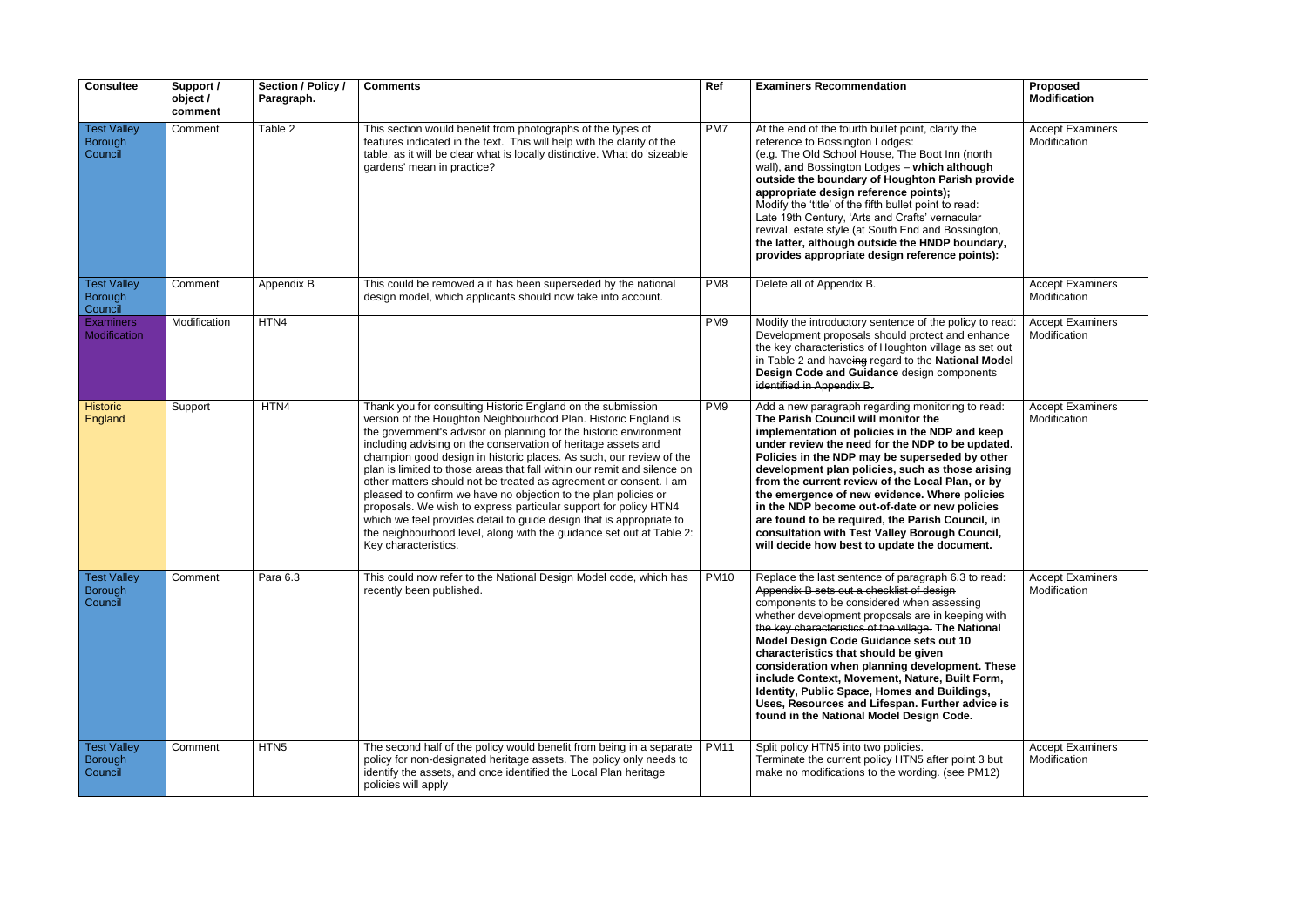| Consultee                                       | Support /<br>object /<br>comment | Section / Policy /<br>Paragraph. | <b>Comments</b>                                                                                                                                                                                                                                                                                                                                                                                                                                                                                                                                                                                                                                                                                                                                                                                                                                                                                                                                                                             | Ref         | <b>Examiners Recommendation</b>                                                                                                                                                                                                                                                                                                                                                                                                                                                                                                                                                                                                                                                                               | <b>Proposed</b><br><b>Modification</b>  |
|-------------------------------------------------|----------------------------------|----------------------------------|---------------------------------------------------------------------------------------------------------------------------------------------------------------------------------------------------------------------------------------------------------------------------------------------------------------------------------------------------------------------------------------------------------------------------------------------------------------------------------------------------------------------------------------------------------------------------------------------------------------------------------------------------------------------------------------------------------------------------------------------------------------------------------------------------------------------------------------------------------------------------------------------------------------------------------------------------------------------------------------------|-------------|---------------------------------------------------------------------------------------------------------------------------------------------------------------------------------------------------------------------------------------------------------------------------------------------------------------------------------------------------------------------------------------------------------------------------------------------------------------------------------------------------------------------------------------------------------------------------------------------------------------------------------------------------------------------------------------------------------------|-----------------------------------------|
| <b>Historic</b><br>England                      | Comment                          | HTN <sub>5</sub>                 | With regard to Policy HTN5 it would be helpful to clarify whether the<br>buildings and features identified are considered non-designated<br>heritage assets or features that make a positive contribution to the<br>significance of the conservation area (a designated heritage asset).<br>They may of course be both but it is important to consider that the<br>NPPF gives greater weight to the conservation of designated<br>heritage assets. Historic England Advice Note 1 provides advice on<br>factors to consider in identifying features that contribute positively to<br>conservation areas, whilst Historic England Advice Note 7 provides<br>advice on the processes to identify non-designated heritage assets<br>and create 'local lists'. The National Planning Practice Guidance<br>has been clarified to confirm that non-designated heritage assets<br>may be identified through the neighbourhood plan making process<br>(Historic Environment Chapter, paragraph 40). | <b>PM12</b> | Create a 'new' policy HTN6 using the same list of<br>non-designated heritage assets as currently set out<br>on page 23 to read:<br>Policy HTN6 Non-designated heritage assets in<br>the Conservation Area<br>In considering proposals affecting the following non-<br>designated heritage assets in the Conservation Area,<br>as listed below and shown on Plan 7, regard will<br>be had to the scale of any harm or loss and the<br>significance of the asset concerned: [the list of non-<br>designated heritage assets remains unaltered]<br>Note: Subsequent policy and plan numbers will have<br>to change and consequential modifications to the<br>explanatory text in paragraph 6.8 will be required. | <b>Accept Examiners</b><br>Modification |
| <b>Test Valley</b><br><b>Borough</b><br>Council | Comment                          | Plan 6                           | A clearer map would be helpful                                                                                                                                                                                                                                                                                                                                                                                                                                                                                                                                                                                                                                                                                                                                                                                                                                                                                                                                                              | <b>PM13</b> | Insert a new plan which identifies the non-designated<br>heritage assets as set out in the list in the new policy<br>HTN6.                                                                                                                                                                                                                                                                                                                                                                                                                                                                                                                                                                                    | <b>Accept Examiners</b><br>Modification |
| <b>Examiners</b><br><b>Modification</b>         | Modification                     | HTN <sub>6</sub>                 |                                                                                                                                                                                                                                                                                                                                                                                                                                                                                                                                                                                                                                                                                                                                                                                                                                                                                                                                                                                             | <b>PM14</b> | At the end of the introductory sentence in policy<br>HTN6 add:<br>(see Plan 7)                                                                                                                                                                                                                                                                                                                                                                                                                                                                                                                                                                                                                                | <b>Accept Examiners</b><br>Modification |
| <b>Test Valley</b><br><b>Borough</b><br>Council | Comment                          | HTN <sub>6</sub>                 | 4. provides for any impacts to be satisfactorily mitigated by a<br>landscaping scheme which is itself acceptable. Acceptable to<br>whom?                                                                                                                                                                                                                                                                                                                                                                                                                                                                                                                                                                                                                                                                                                                                                                                                                                                    | <b>PM15</b> | Modify bullet point 4 to read:<br>provides for any impacts to be satisfactorily mitigated<br>by a landscaping scheme which is itself acceptable<br>not out of character with the local landscape.                                                                                                                                                                                                                                                                                                                                                                                                                                                                                                             | <b>Accept Examiners</b><br>Modification |
| <b>Examiners</b><br>Modification                | Modification                     | HTN <sub>6</sub>                 |                                                                                                                                                                                                                                                                                                                                                                                                                                                                                                                                                                                                                                                                                                                                                                                                                                                                                                                                                                                             | <b>PM16</b> | Delete requirement 9:<br>9. does not unduly impact on elevated views from<br>outside the Neighbourhood Area.                                                                                                                                                                                                                                                                                                                                                                                                                                                                                                                                                                                                  | <b>Accept Examiners</b><br>Modification |
| <b>Examiners</b><br>Modification                | Modification                     | HTN7                             |                                                                                                                                                                                                                                                                                                                                                                                                                                                                                                                                                                                                                                                                                                                                                                                                                                                                                                                                                                                             | <b>PM17</b> | In the chapter heading, title of the policy and in the<br>introductory sentence of paragraph 7.14, insert the<br>word public before 'views'.                                                                                                                                                                                                                                                                                                                                                                                                                                                                                                                                                                  | <b>Accept Examiners</b><br>Modification |
| <b>Examiners</b><br>Modification                | Modification                     | HTN7                             |                                                                                                                                                                                                                                                                                                                                                                                                                                                                                                                                                                                                                                                                                                                                                                                                                                                                                                                                                                                             | <b>PM18</b> | Delete bullet point 5:<br>View 8: Looking east at Freemantle Farm<br>Delete View 8 from the Plan.<br>Delete photo of View 8 and text: View 8: E at<br>Freemantle Farm                                                                                                                                                                                                                                                                                                                                                                                                                                                                                                                                         | <b>Accept Examiners</b><br>Modification |
| <b>Examiners</b><br>Modification                | Modification                     | HTN9                             |                                                                                                                                                                                                                                                                                                                                                                                                                                                                                                                                                                                                                                                                                                                                                                                                                                                                                                                                                                                             | <b>PM19</b> | Modify the first requirement to read:<br>1. any proposed use of agricultural land for<br>renewable and low carbon energy projects has<br>been shown to be necessary, that                                                                                                                                                                                                                                                                                                                                                                                                                                                                                                                                     | <b>Accept Examiners</b><br>Modification |
| <b>Test Valley</b><br><b>Borough</b><br>Council | Comment                          | Para 7.25                        | Bullet 6 - 'designated and non designated heritage assets' Add<br>designated and non designated to the text for clarity.                                                                                                                                                                                                                                                                                                                                                                                                                                                                                                                                                                                                                                                                                                                                                                                                                                                                    | <b>PM20</b> | Modify the first sentence of the sixth bullet point to<br>read:<br>including designated and non-designated<br>heritage assets and their settings                                                                                                                                                                                                                                                                                                                                                                                                                                                                                                                                                              | <b>Accept Examiners</b><br>Modification |